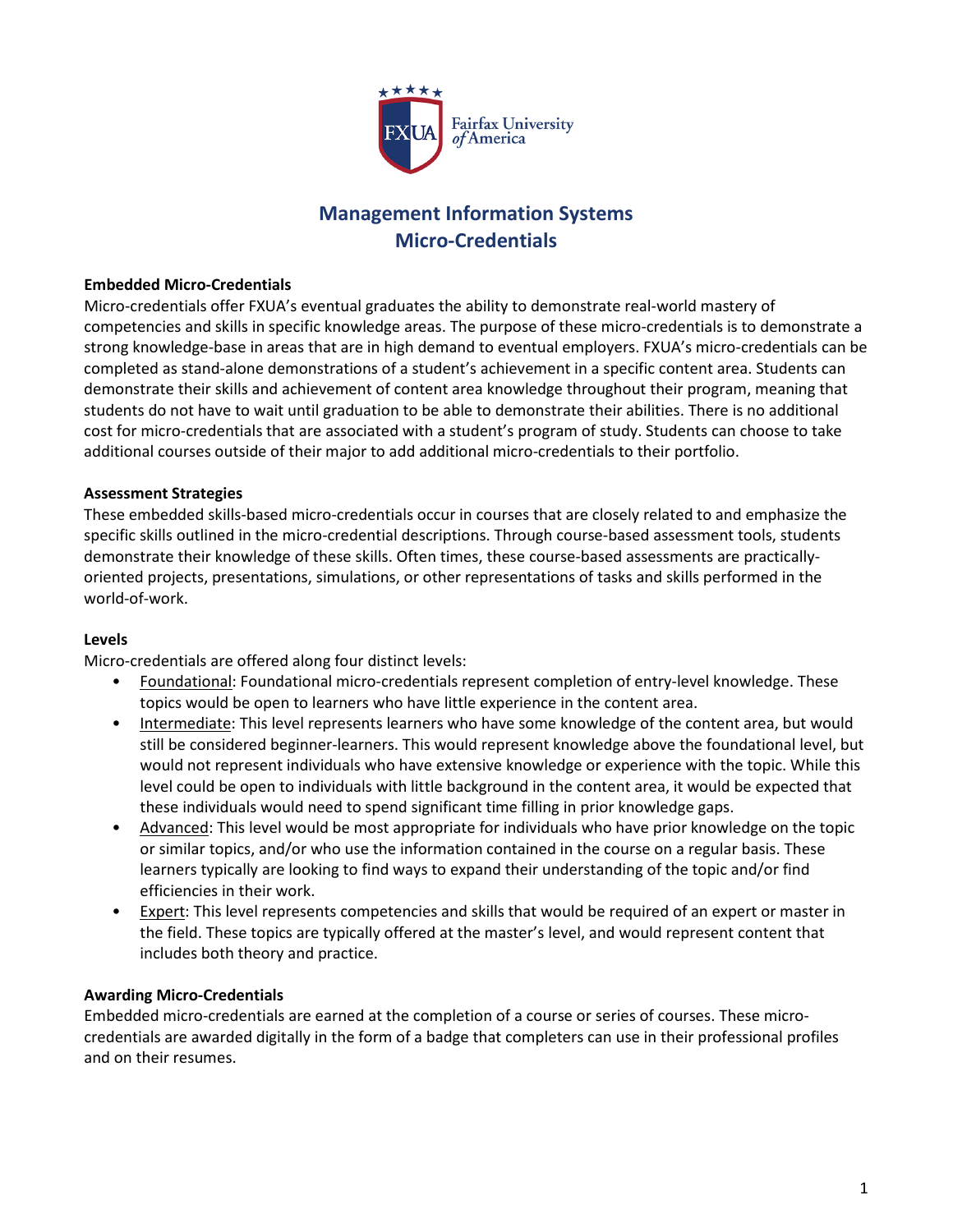# **Management Information Systems Micro-Credentials**

## **Foundations: Marketing and Sales (M&S)**

| <b>Description</b>                                                                                                                                                                                                                                                                                                                                                                                                                                                                                            | Level        | <b>Domain</b>                        | <b>Skills Obtained</b>                                                                                                                                                                                                                     | Associated<br><b>Courses</b>        | Number of<br><b>Credits</b><br><b>Required to</b><br>Earn |
|---------------------------------------------------------------------------------------------------------------------------------------------------------------------------------------------------------------------------------------------------------------------------------------------------------------------------------------------------------------------------------------------------------------------------------------------------------------------------------------------------------------|--------------|--------------------------------------|--------------------------------------------------------------------------------------------------------------------------------------------------------------------------------------------------------------------------------------------|-------------------------------------|-----------------------------------------------------------|
| Marketing and sales foundations will teach<br>students about the most important stages on<br>how to bring products/services to market; how,<br>when, and where to go to market; and how to<br>maximize sales using four marketing mixes<br>known as the 4 Ps: Product design and<br>branding, formulating the best Pricing<br>techniques, selecting the best sales Place or<br>location, and increasing sales through<br><b>Promotion</b> and best communications methods<br>(conventional and social media). | Foundational | Management<br>Information<br>Systems | Ability to design<br>products and services<br>Ability to formulate the<br>profitable sales pricing<br>methods<br>Skill to select the best<br>sales locations<br>Ability to promote and<br>communicate<br>products/services to<br>consumers | <b>BUSS 130;</b><br><b>BUSS 351</b> | 6 credits                                                 |

## **Market Positioning & Sales (MP)**

| <b>Description</b>                                                                                                                                                                                                                                                                                                                                                                                                                        | Level        | <b>Domain</b>                        | <b>Skills Obtained</b>                                                                                                                                                                                     | Associated<br><b>Courses</b>                                                                  | Number of<br><b>Credits</b><br><b>Required to</b><br>Earn |
|-------------------------------------------------------------------------------------------------------------------------------------------------------------------------------------------------------------------------------------------------------------------------------------------------------------------------------------------------------------------------------------------------------------------------------------------|--------------|--------------------------------------|------------------------------------------------------------------------------------------------------------------------------------------------------------------------------------------------------------|-----------------------------------------------------------------------------------------------|-----------------------------------------------------------|
| In the market positioning and sales micro-<br>credential, students will be trained on how<br>particular products or services will be<br>positioned in consumers' mind as unique and<br>different than its competitors' products in<br>brand, quality, and price attributes. Sales<br>method used on how consumers will see the<br>real value of a product as compared to other<br>competing products will be learned in this<br>training. | Intermediate | Management<br>Information<br>Systems | Identifying and deciding<br>$\bullet$<br>marketing<br>segmentation<br>Demonstrating various<br>attributes of products<br>Examining market<br>trends for different<br>brands and different<br>target groups | <b>BUSS 110;</b><br><b>BUSS 130</b><br>And<br>BUSS 351; or<br>BUSS 374; or<br><b>BUSS 375</b> | 9 credits                                                 |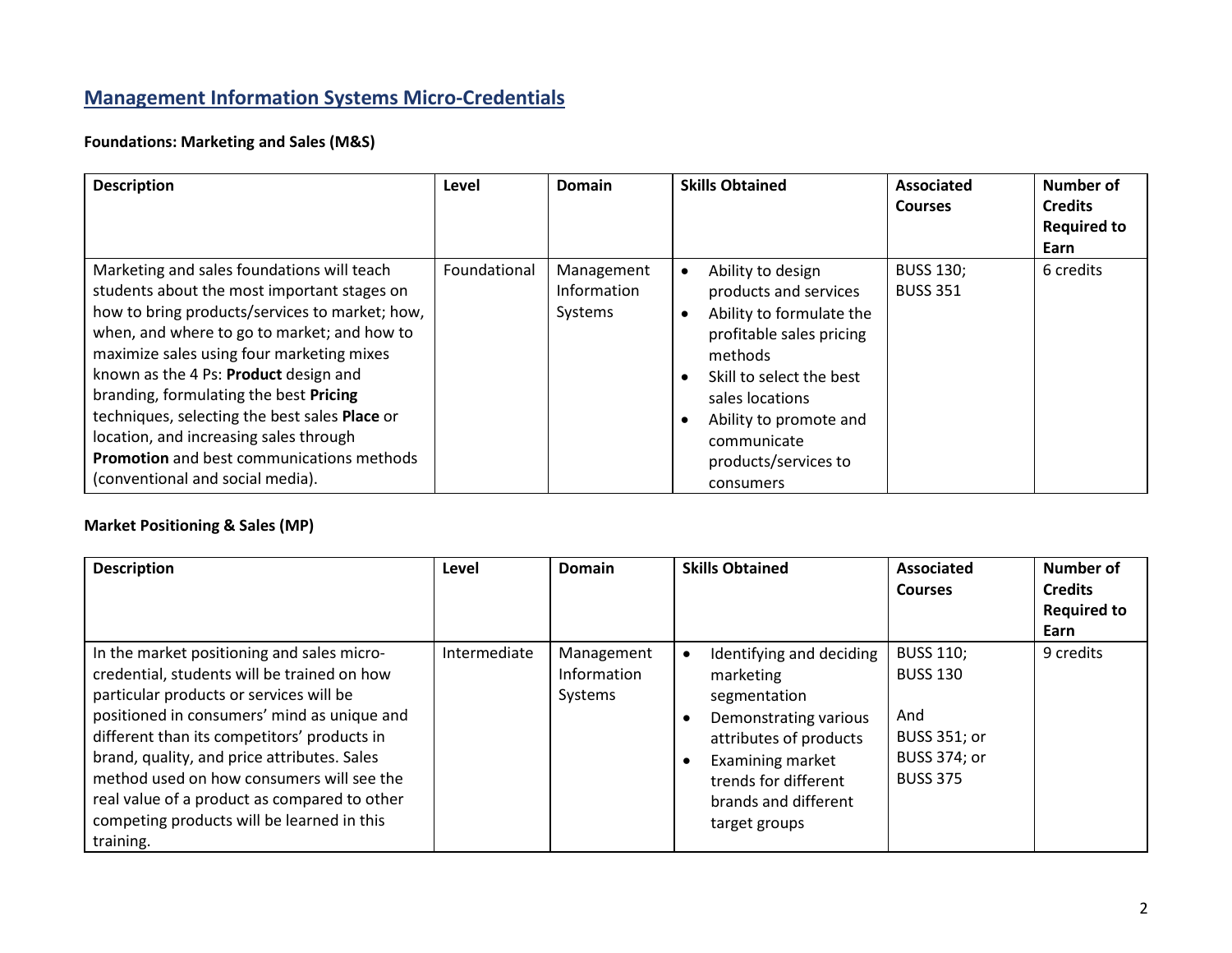## **Advanced Marketing & Sales Strategy (AM&SS)**

| <b>Description</b>                                 | Level    | Domain      | <b>Skills Obtained</b>      | <b>Associated</b>   | <b>Number of</b>   |
|----------------------------------------------------|----------|-------------|-----------------------------|---------------------|--------------------|
|                                                    |          |             |                             | <b>Courses</b>      | <b>Credits</b>     |
|                                                    |          |             |                             |                     | <b>Required to</b> |
|                                                    |          |             |                             |                     | Earn               |
| In the advanced marketing and sales strategy       | Advanced | Management  | Develop market<br>$\bullet$ | <b>BUSS 110;</b>    | 12 credits         |
| micro-credential, students will be able to         |          | Information | strategy                    | <b>BUSS 130</b>     |                    |
| undertake market analysis, development of          |          | Systems     | Develop sales strategy      |                     |                    |
| market and sales strategy, and implementation      |          |             | Apply the 4 Ps and          | And                 |                    |
| of marketing mix and market positioning in         |          |             | positioning strategies      | BUSS 351; or        |                    |
| practical projects. Real-life case studies will be |          |             |                             | <b>BUSS 374; or</b> |                    |
| provided to students for practical application.    |          |             |                             | <b>BUSS 375</b>     |                    |
|                                                    |          |             |                             |                     |                    |
|                                                    |          |             |                             | And                 |                    |
|                                                    |          |             |                             | BUSS 426; or        |                    |
|                                                    |          |             |                             | BUSS 462/562; or    |                    |
|                                                    |          |             |                             | BUSS 465/565        |                    |

## **Value Creation through Innovation: Innovation and Entrepreneurship (VCI: IE)**

| <b>Description</b>                                                                                                                                                                                    | Level        | Domain                               | <b>Skills Obtained</b>                                                                                                                                                                              | <b>Associated</b><br><b>Courses</b> | Number of<br><b>Credits</b><br><b>Required to</b><br>Earn |
|-------------------------------------------------------------------------------------------------------------------------------------------------------------------------------------------------------|--------------|--------------------------------------|-----------------------------------------------------------------------------------------------------------------------------------------------------------------------------------------------------|-------------------------------------|-----------------------------------------------------------|
| Students will develop an understanding of<br>growing and expanding organizations by<br>developing knowledge around design thinking,<br>innovation cycle, business modeling, and<br>funding practices. | Foundational | Management<br>Information<br>Systems | Design thinking<br>$\bullet$<br>Develop startup<br>$\bullet$<br>business models<br>Innovate cycle<br>Engage customers<br>Open innovation<br>Formulate funding for<br>startups and big<br>businesses | <b>BUSS 365;</b><br><b>BUSS 366</b> | 6 credits                                                 |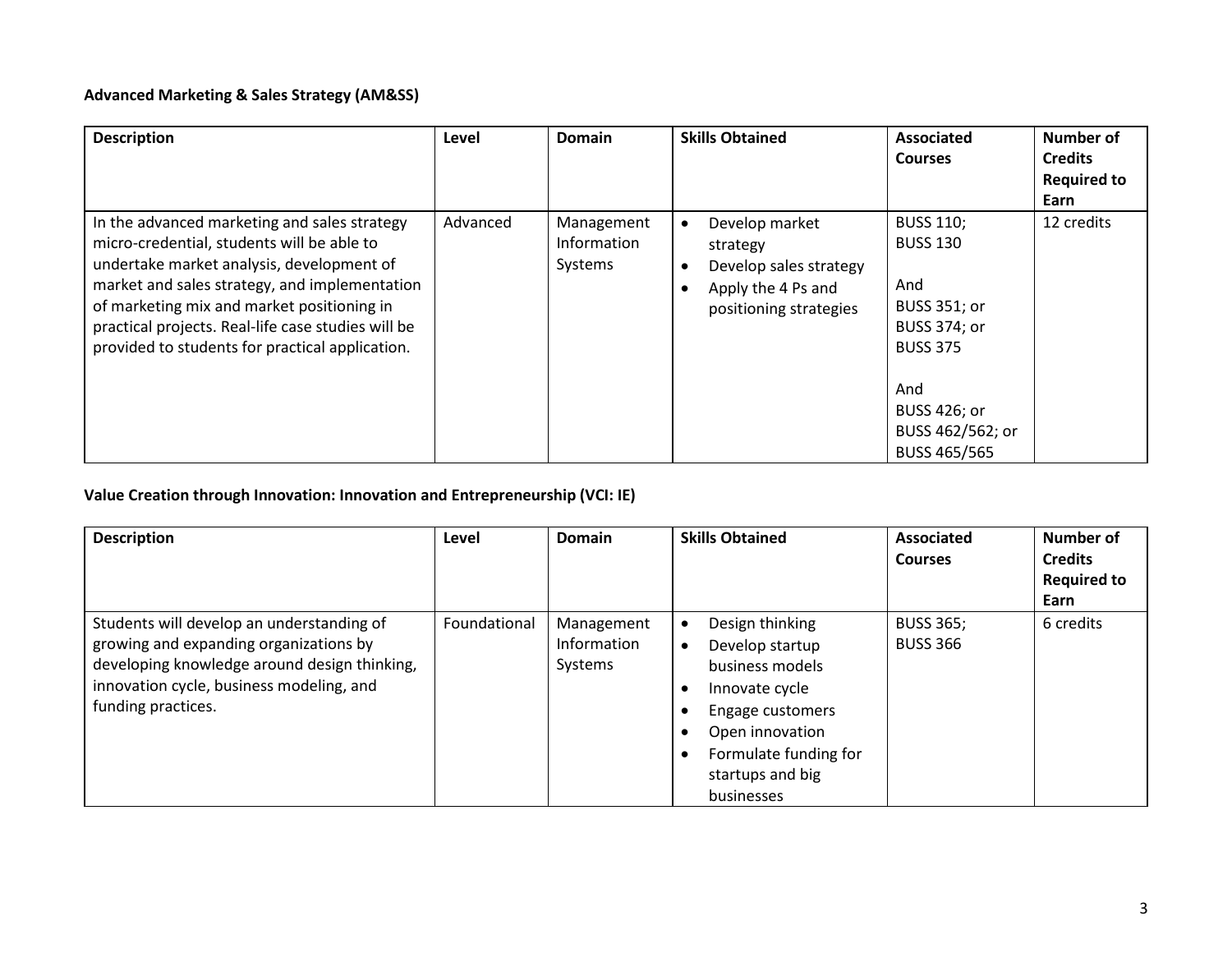#### **Value Creation through Innovation: Marketing Strategy for Entrepreneurs (VCI: MSE)**

| <b>Description</b>                                                                                                                                                                                                                                                                                                                                                                                                      | Level        | Domain                               | <b>Skills Obtained</b>                                                                                                                    | Associated<br>Courses                                                             | Number of<br><b>Credits</b><br><b>Required to</b><br>Earn |
|-------------------------------------------------------------------------------------------------------------------------------------------------------------------------------------------------------------------------------------------------------------------------------------------------------------------------------------------------------------------------------------------------------------------------|--------------|--------------------------------------|-------------------------------------------------------------------------------------------------------------------------------------------|-----------------------------------------------------------------------------------|-----------------------------------------------------------|
| This micro-credential introduces students to<br>methods of identifying a potential customer,<br>then moving them to techniques of market<br>segmentation, positioning, closing deals,<br>competition, market strategy, and expansion<br>for newly innovated products and startup<br>businesses. Modern digital marketing issues<br>like onboarding, retention, experimental<br>marketing, and pivoting will be covered. | Intermediate | Management<br>Information<br>Systems | Maximizing customer<br>$\bullet$<br>bases<br>Market segmentation<br>and positioning<br>Digital marketing<br><b>Experimental marketing</b> | <b>BUSS 365;</b><br><b>BUSS 366</b><br>And<br><b>BUSS 373; or</b><br>BUSS 419/519 | 9 credits                                                 |

## **Value Creation through Innovation: Capstone Project (VCI: CP)**

| <b>Description</b>                                                                                                                                                                                                                                                                                                                                                                                                                                                                                                                                                                                                           | Level    | Domain                               | <b>Skills Obtained</b>                                                                                                                                                                                      | Associated<br><b>Courses</b>                                                                 | Number of<br><b>Credits</b><br><b>Required to</b><br>Earn |
|------------------------------------------------------------------------------------------------------------------------------------------------------------------------------------------------------------------------------------------------------------------------------------------------------------------------------------------------------------------------------------------------------------------------------------------------------------------------------------------------------------------------------------------------------------------------------------------------------------------------------|----------|--------------------------------------|-------------------------------------------------------------------------------------------------------------------------------------------------------------------------------------------------------------|----------------------------------------------------------------------------------------------|-----------------------------------------------------------|
| This micro-credential further develops the<br>notion of value creation through innovation<br>specialization. It covers technology base<br>innovation and transformation, as well as how<br>to spot and capitalize on unique and novel<br>opportunities. In this project, students will<br>utilize methods learned in innovation and<br>entrepreneurship and marketing strategy for<br>entrepreneurs and show mastery of them by<br>creating a capstone project demonstrating<br>when and how to utilize the method, in<br>addition to what models and techniques are<br>the best tools for innovation and value<br>creation. | Advanced | Management<br>Information<br>Systems | Demonstrate<br>$\bullet$<br>knowledge and<br>judgement when and<br>how to utilize the<br>method, in addition to<br>what models and<br>techniques are the best<br>tools for innovation and<br>value creation | <b>BUSS 365;</b><br><b>BUSS 366;</b><br><b>BUSS 373;</b><br><b>BUSS 374;</b><br>BUSS 419/519 | 15 credits                                                |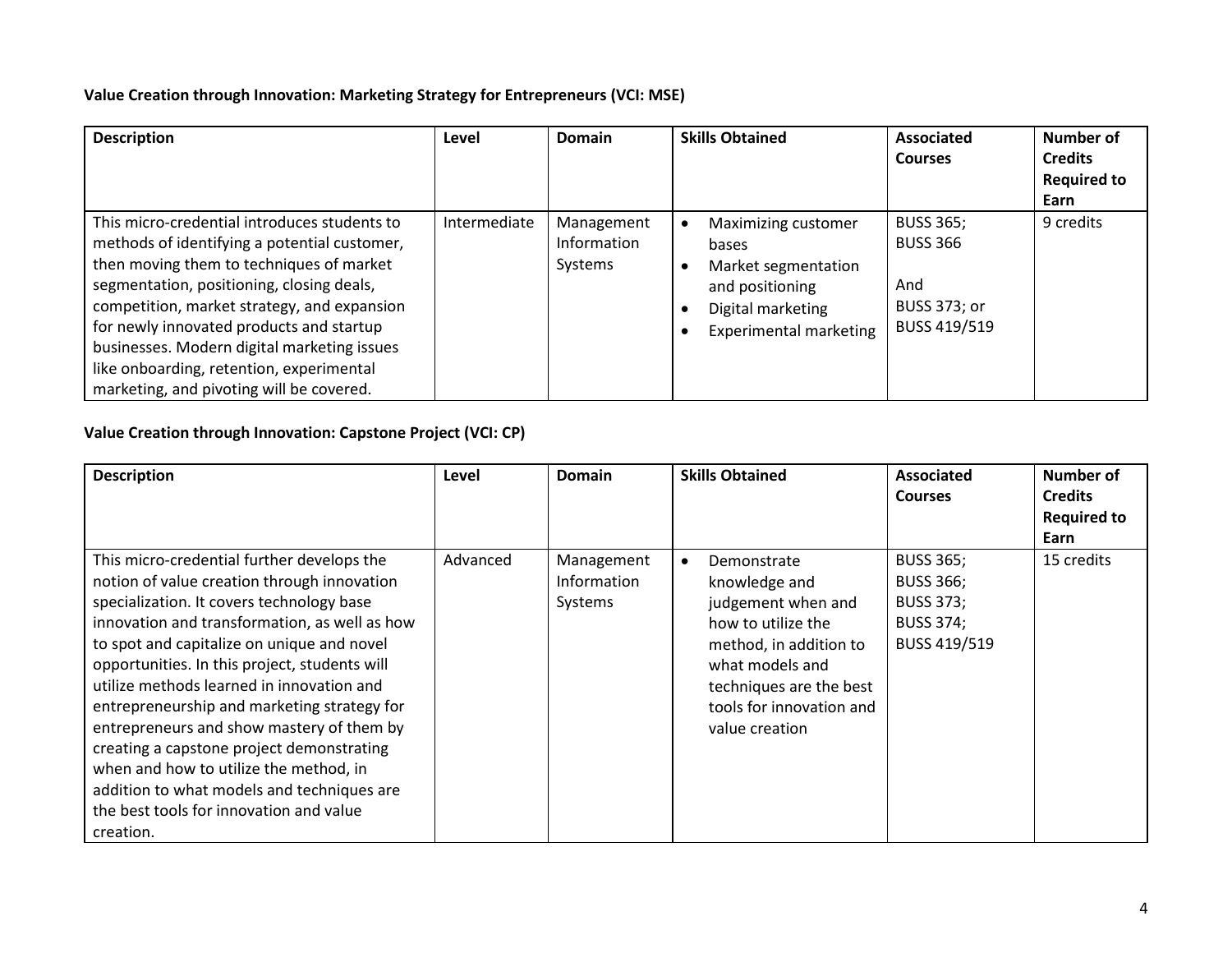#### **Foundations of Business Analytics (FBA)**

| <b>Description</b>                                                                                                                                                                                                                                                                                                                                                                                              | Level        | Domain                               | <b>Skills Obtained</b>                                                                                                                                           | <b>Associated</b><br><b>Courses</b>                     | Number of<br><b>Credits</b><br><b>Required to</b><br>Earn |
|-----------------------------------------------------------------------------------------------------------------------------------------------------------------------------------------------------------------------------------------------------------------------------------------------------------------------------------------------------------------------------------------------------------------|--------------|--------------------------------------|------------------------------------------------------------------------------------------------------------------------------------------------------------------|---------------------------------------------------------|-----------------------------------------------------------|
| This micro-credential will give data analytics<br>students hands-on knowledge in the<br>application of statistical skills and practices in a<br>business context. It will focus on the application<br>of statistics using R and other programming<br>languages to undertake regression analysis,<br>logistic analysis, as well as classification and<br>clustering techniques in different industry<br>domains. | Foundational | Management<br>Information<br>Systems | Coding and<br>programming skills in R,<br>SAS, and analytical tools<br>Running linear and<br>logistic regression and<br>other multivariate<br>statistical models | <b>BUSS 290;</b><br><b>BUSS 328;</b><br><b>BUSS 338</b> | 9 credits                                                 |

## **Business Analytics in Practice (BAP)**

| <b>Description</b>                                                                                                                                                                                                                                                                                                                  | Level        | Domain                                      | <b>Skills Obtained</b>                                                                                                                                                                                                                                                                                                                                   | <b>Associated</b><br><b>Courses</b>                                                                                                              | <b>Number of</b><br><b>Credits</b><br><b>Required to</b><br>Earn |
|-------------------------------------------------------------------------------------------------------------------------------------------------------------------------------------------------------------------------------------------------------------------------------------------------------------------------------------|--------------|---------------------------------------------|----------------------------------------------------------------------------------------------------------------------------------------------------------------------------------------------------------------------------------------------------------------------------------------------------------------------------------------------------------|--------------------------------------------------------------------------------------------------------------------------------------------------|------------------------------------------------------------------|
| This micro-credential emphasizes a real-world<br>business approach to business analytics.<br>Students will be engaged in real-life business<br>cases, such as predicting and forecasting<br>uncertain events, customer segmentation and<br>value proposition, human resource analysis,<br>customers scores and lifetime value, etc. | Intermediate | Management<br><b>Information</b><br>Systems | Using R, SAS and<br>analytical tools to<br>conduct linear and<br>logistic regression, and<br>other multivariate<br>statistical models to real-<br>world business scenarios<br>Making predictions and<br>forecasting of uncertain<br>labor and marketing<br>events<br>Risk analysis<br>Customer segmentation<br>and classifications<br>Value propositions | <b>BUSS 290;</b><br><b>BUSS 328;</b><br><b>BUSS 338</b><br>And<br>BUSS 400; or<br><b>BUSS 440; or</b><br>BUSS 445/545; or<br><b>BUSS 448/548</b> | 12 credits                                                       |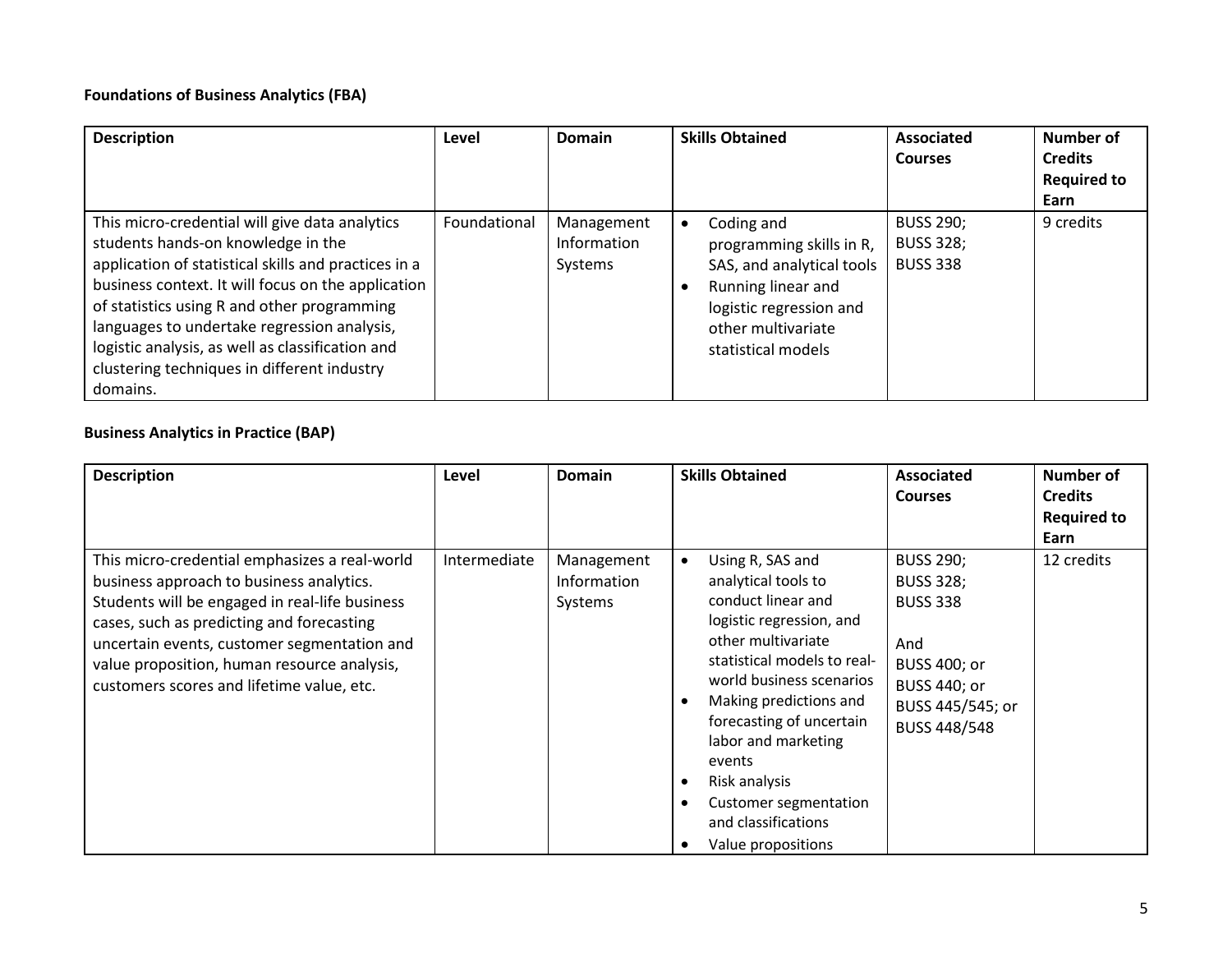#### **Business Analytics Capstone (BAC)**

| <b>Description</b>                                                                                                                                                                                                                                                                                             | Level    | <b>Domain</b>                        | <b>Skills Obtained</b>                                                                                                                                                                                                                                                                                                                                             | Associated<br><b>Courses</b>                                                                                                                                                                       | Number of<br><b>Credits</b><br><b>Required to</b><br>Earn |
|----------------------------------------------------------------------------------------------------------------------------------------------------------------------------------------------------------------------------------------------------------------------------------------------------------------|----------|--------------------------------------|--------------------------------------------------------------------------------------------------------------------------------------------------------------------------------------------------------------------------------------------------------------------------------------------------------------------------------------------------------------------|----------------------------------------------------------------------------------------------------------------------------------------------------------------------------------------------------|-----------------------------------------------------------|
| This micro-credential focuses on real-world<br>business cases requiring application of<br>prediction and forecasting using business<br>analytic tools. Students engage in applying<br>concrete business analytics strategies to real-<br>world simulations to create, present, and<br>describe their findings. | Advanced | Management<br>Information<br>Systems | Applications of R, SAS<br>$\bullet$<br>and analytical tools to<br>real-world business<br>scenarios<br>Forecasting, predicting,<br>and assessing risks using<br>analytic tools<br>Further understanding<br>$\bullet$<br>costumers and value<br>propositions<br>Data visualization for<br>diverse audiences<br>Presenting analytics<br>through data<br>visualization | <b>BUSS 290;</b><br><b>BUSS 328;</b><br><b>BUSS 338</b><br>And<br><b>BUSS 440; or</b><br>BUSS 445/545; or<br><b>BUSS 448/548</b><br>And<br>BUSS 478/578; or<br><b>BUSS 479; or</b><br>BUSS 489/589 | 15 credits                                                |

## **Data Visualization with Tableau (DVT)**

| <b>Description</b>                                                                                                                                                                                                                                                                                                                                                                                         | Level    | <b>Domain</b>                        | <b>Skills Obtained</b>                                                                                                                                                               | Associated<br><b>Courses</b>                                                                                            | Number of<br><b>Credits</b><br><b>Required to</b><br>Earn |
|------------------------------------------------------------------------------------------------------------------------------------------------------------------------------------------------------------------------------------------------------------------------------------------------------------------------------------------------------------------------------------------------------------|----------|--------------------------------------|--------------------------------------------------------------------------------------------------------------------------------------------------------------------------------------|-------------------------------------------------------------------------------------------------------------------------|-----------------------------------------------------------|
| This micro-credential, with the help of Tableau,<br>will train students with the best practices of<br>data visualization and storytelling. Students will<br>view and practice examples of real-world<br>business cases from renowned media, research,<br>and analytical firms. By the end of the training,<br>students will generate powerful reports and<br>dashboards that will be helpful for decision- | Advanced | Management<br>Information<br>Systems | Application of Tableau<br>tool to analyze data<br>Application of Tableau<br>to create visualization<br>and dashboard for<br>storytelling helpful for<br>making business<br>decisions | <b>BUSS 290;</b><br><b>BUSS 328;</b><br><b>BUSS 338;</b><br><b>BUSS 400;</b><br><b>BUSS 440;</b><br><b>BUSS 478/578</b> | 18 credits                                                |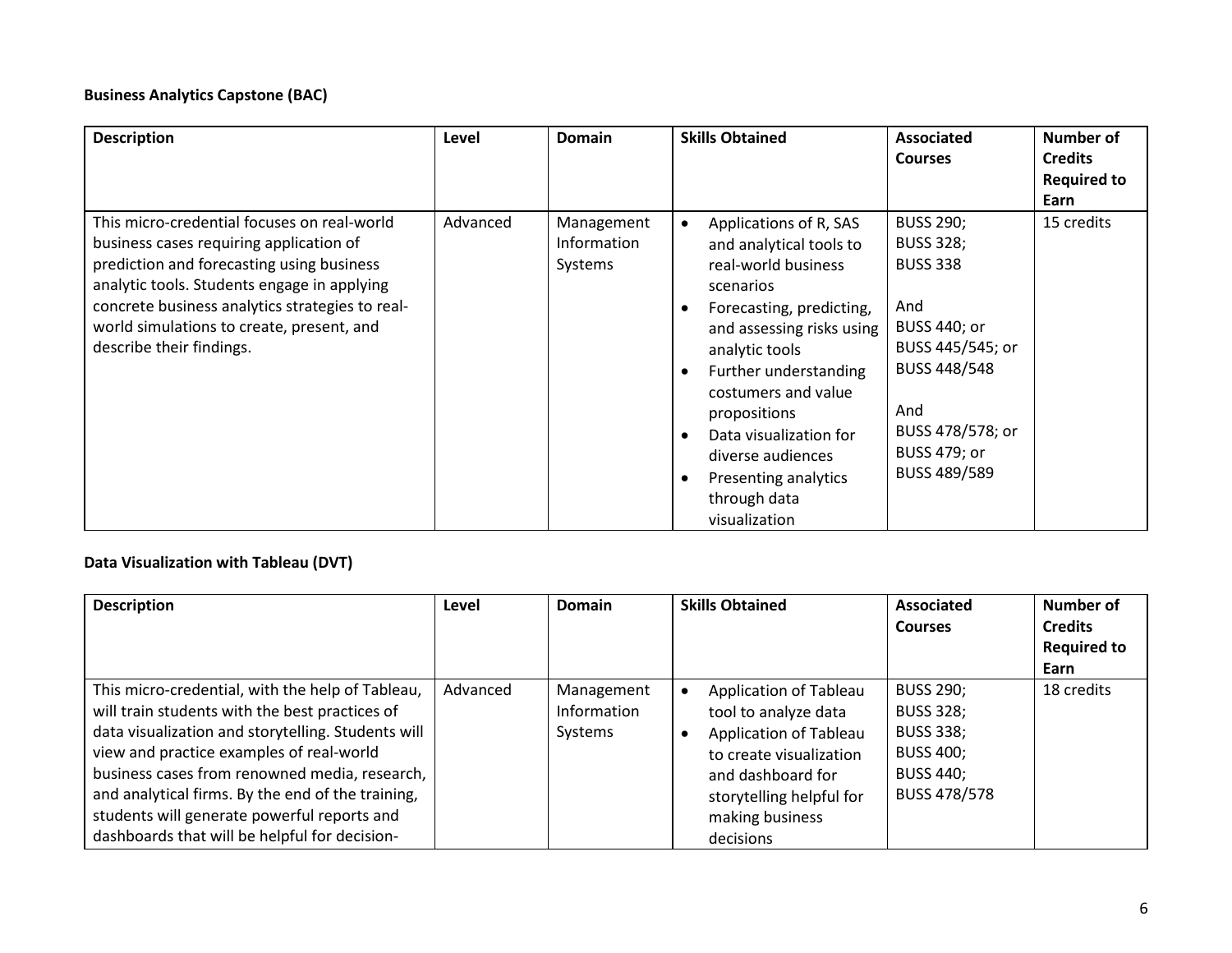| making. Students will complete a capstone      |  |  |  |
|------------------------------------------------|--|--|--|
| project using sample data provided to create   |  |  |  |
| visualizations, dashboards, and data models to |  |  |  |
| be presented to executive leadership of a real |  |  |  |
| company.                                       |  |  |  |

## **Value Chain Management (VCM)**

| <b>Description</b>                                                                                                                                                                                                                                                 | Level    | <b>Domain</b>                        | <b>Skills Obtained</b>                                                                                                                                                                                                                        | <b>Associated</b><br><b>Courses</b>                  | Number of<br><b>Credits</b><br><b>Required to</b><br>Earn |
|--------------------------------------------------------------------------------------------------------------------------------------------------------------------------------------------------------------------------------------------------------------------|----------|--------------------------------------|-----------------------------------------------------------------------------------------------------------------------------------------------------------------------------------------------------------------------------------------------|------------------------------------------------------|-----------------------------------------------------------|
| VCM provides students practical knowledge<br>and skills how they understand different<br>customers values, and how to measure inputs<br>and output of values; and finally, how to<br>generate higher customers' satisfaction and<br>huge surplus to organizations. | Advanced | Management<br>Information<br>Systems | How to create, model,<br>analyze and maximize<br>values in accounting,<br>operations and<br>marketing<br>Apply various<br>qualitative and<br>quantitative analytical<br>tools for tactical<br>operations and process<br>improvement decisions | <b>BUSS 327;</b><br><b>BUSS 378;</b><br>BUSS 410/510 | 9 credits                                                 |

#### **Lean Six Sigma (LSS)**

| <b>Description</b>                                                                                                                                                                                                                                                                                                                 | Level    | <b>Domain</b>                        | <b>Skills Obtained</b>                                                                       | Associated<br><b>Courses</b>                         | Number of<br><b>Credits</b><br><b>Required to</b><br>Earn |
|------------------------------------------------------------------------------------------------------------------------------------------------------------------------------------------------------------------------------------------------------------------------------------------------------------------------------------|----------|--------------------------------------|----------------------------------------------------------------------------------------------|------------------------------------------------------|-----------------------------------------------------------|
| Running and sustaining a business requires<br>understanding and developing strategies to<br>ensure that practices maximize resources. This<br>micro-credential emphasizes the use of Six<br>Sigma and the concept of Lean Management.<br>Learners will be able to measure and analyze<br>production processes, eliminate waste and | Advanced | Management<br>Information<br>Systems | DMAIC (Define,<br>Measure, Analyze,<br>Improve, and Control)<br>process improvement<br>cycle | <b>BUSS 378;</b><br><b>BUSS 385;</b><br>BUSS 415/515 | 9 credits                                                 |